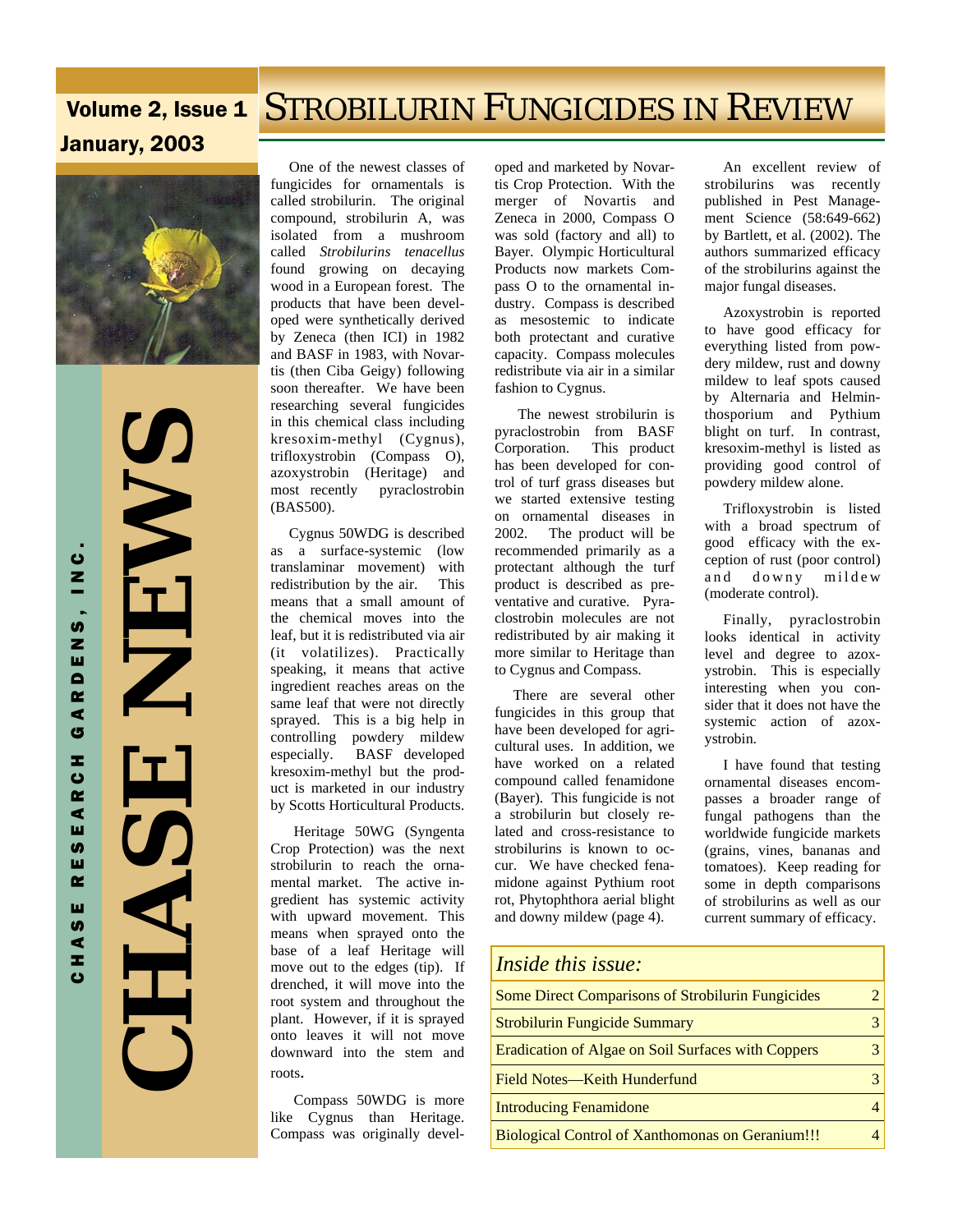## **SOME DIRECT COMPARISONS OF STROBILURIN FUNGICIDES**

 Although the strobilurin fungicides have some things in common, they are not interchangeable. It is easiest to see their differences when comparing them side by side for a variety of diseases. This year we did some trials to simply satisfy my curiosity. The graphs and table to the right are a few of the most recent trials.

 In the scab-poinsettia trial we saw all four of the fungicides give excellent prevention of the disease (dark green bars). There were no obvious differences in the plants until you checked out how red the Freedom Red had  $b$  e c o m e . B A S 5 0 0 (pyraclostrobin) significantly reduced the development of bract color in this trial.

 We have been testing Heritage (and occasionally Compass) for rust control on Hypericum and snapdragon. Heritage has proven excellent at prevention and also eradication when used with a wetting agent such as Latron B 1956. Our trials have also shown that Compass provides good preventative control in some cases. The trial we report here was started to see if the strobilurin fungicides would perform similarly when used to eradicate geranium rust. We inoculated the geraniums and waited for the first pustules to appear. Then we started spraying.

 The differences between the products were immediately apparent. Heritage stood head and shoulder above the others in the trial. This was probably since Heritage is the only one of the group with systemic action. Cygnus and BAS500 were moderately effective but Compass failed completely.

 In the final comparison, we tested Sclerotinia blight control on petunias. Best control was achieved with Heritage, Compass and BAS500 (8 oz/100 gal). Top grade was low for the Cygnus treatment since the product failed to give disease control thus resulting in poor top growth. There were no signs of phytotoxicity in this winter test but later in the spring we did find that the products caused some stunting and delay of flowering.

 Checking the summary table on the next page shows a relative comparison of these fungicides in many other ornamental disease trials. Keep in mind that they were not always tested in the same trial. You should also remember that results are variable and those reported here are simply the average of our trials alone.

 Overall, our trials are showing Heritage to have the widest range of good activity and Cygnus the most narrow. Tests next year will include BAS500 in many more trials compared to Heritage at least. We are currently planning one on Cercospora leaf spot on pansy.



Geranium rust is caused by *Puccinia pelargonii-zonalis*. Zonal geraniums are the most sensitive to this rust fungus. The concentric rings of pustules give the fungus its name "*zonalis*."

Poinsettia scab control—dark green bars are for disease and light green are for degree of bract color.





**Relative efficacy and safety of Strobilurin fungicides for Sclerotinia blight on Petunia** 

| <b>Treatment</b> | Rate/100 gal     | <b>Disease</b> | <b>Top Grade</b>  |
|------------------|------------------|----------------|-------------------|
| Noninoculated    |                  | 1.0a           | 4.5c              |
| Inoculated       |                  | 3.0c           | 3.4 a             |
| <b>BAS500</b>    | 4 oz             | 2.5c           | $4.1$ bc          |
| <b>BAS500</b>    | 8 <sub>oz</sub>  | $1.5$ ab       | 4.1 <sub>bc</sub> |
| Compass O        | 4 oz             | $1.3$ ab       | 3.8ab             |
| Cygnus           | $3.2 \text{ oz}$ | 2.8c           | 3.3a              |
| Heritage         | 4 oz             | $1.1$ ab       | 3.8 ab            |
| Decree           | 16 <sub>oz</sub> | 3.0c           | 3.9 <sub>b</sub>  |

A disease rating of  $1 =$  no disease and  $5 =$  dead plant. A top grade of  $5 =$  excellent and  $1 =$  dead plant.

Numbers in the same column followed by the same letter were not statistically different from each other.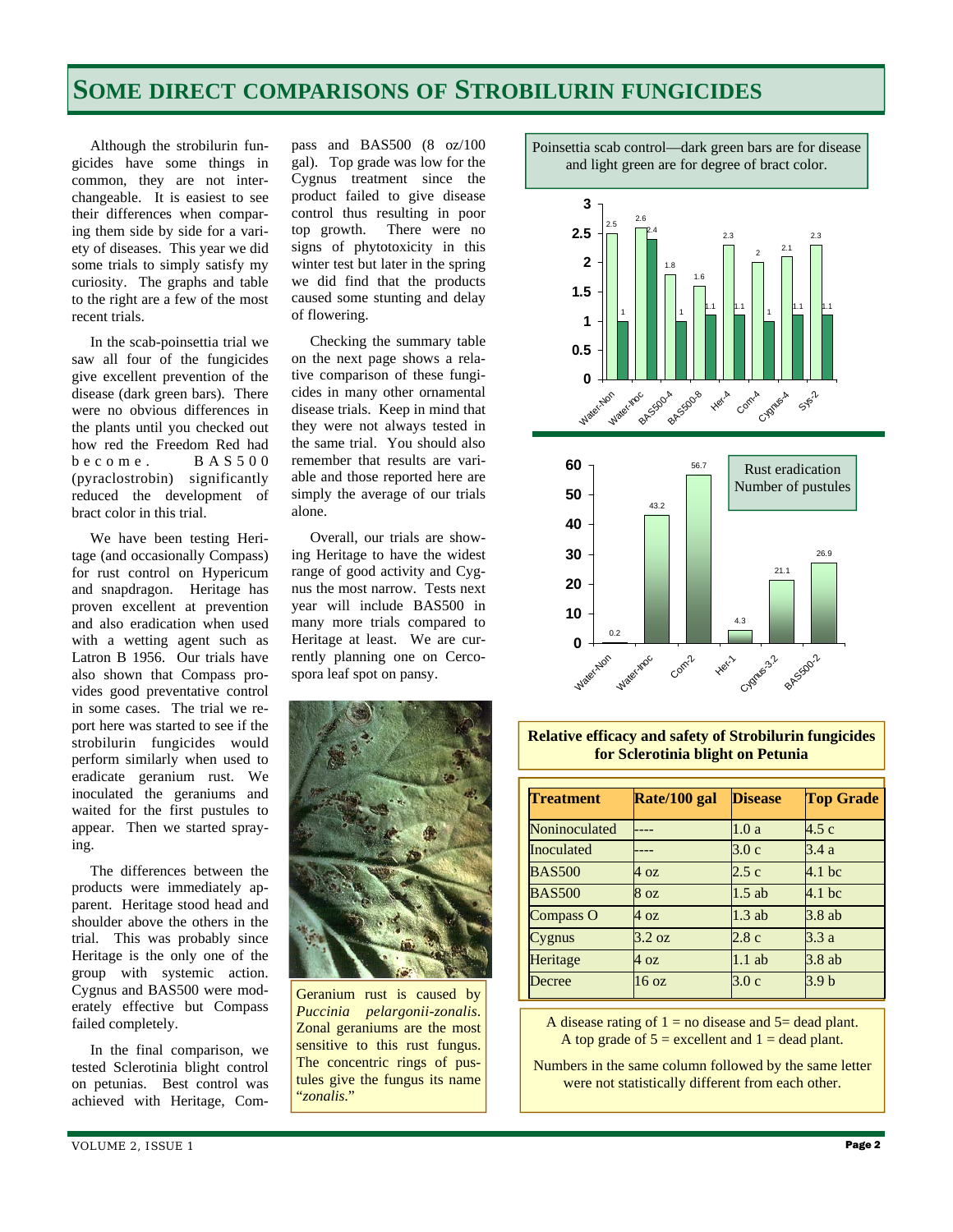# **SUMMARY OR EFFICACY OF STROBILURIN FUNGICIDES 1996-2002**

| <b>Disease</b>                      | <b>BAS500</b> | <b>Compass</b> | Cygnus        | Heritage       |
|-------------------------------------|---------------|----------------|---------------|----------------|
| Alternaria leaf spots               |               | $B+$           | $\mathcal{C}$ | $B+$           |
| Botrytis blight                     | $A -$         | $A -$          | Not tested    | $B -$          |
| Cylindrocladium cutting/root rot    |               | B              | Not tested    | <sub>B</sub>   |
| Downy mildew                        | $\mathsf{A}$  | $B+$           | C             | A              |
| Fusarium leaf spot                  | Not tested    | B              | Not tested    | $B+$           |
| Fusarium wilt                       |               | B              | Not tested    | $B+$           |
| Myrothecium leaf spot               | Not tested    | $\overline{A}$ | Not tested    | $\overline{A}$ |
| Phytophthora root rot/aerial blight | $A -$         |                | Not tested    | $A -$          |
| Powdery mildew                      | $A -$         | $\mathsf{A}$   | $A -$         | $A -$          |
| Pythium root rot                    | $B+$          | $\mathcal{C}$  | Not tested    | $B -$          |
| Rhizoctonia damping-off/stem rot    | B             |                | Not tested    | $\overline{A}$ |
| Rust                                | A prevent     | A prevent      |               | A prevent      |
|                                     | $C$ cure      | $C$ cure       | C cure        | A cure         |
| Scab-poinsettia                     | $\mathsf{A}$  | $\mathsf{A}$   | $\mathsf{A}$  | $\mathsf{A}$   |
| Sclerotinia blight                  | $A-$          | $A-$           | D             | A              |
| Thielaviopsis black root rot        | Not tested    | F              | Not tested    | F              |

KEY to grades—A = excellent control,  $B =$  good to very good control,  $C =$  Some control and  $F = No$  control.. Rust control was tested preventatively and curatively.

#### **Eradication of Algae on Soil Surfaces with Coppers**

 Working with plug producers can be very interesting and is ever changing and challenging. One problem we all face is algae control. It can be especially critical to plug producers since the initial absence of a competitor for the algae and abundant water and fertilizer make algae grow great in plug flats. Algae causes many problems by attracting fungus gnats, limiting water movement in the cells and robbing the plants of needed nutrients.

 We have been trying some disinfectants like bleach and hydrogen peroxide as well as an old standby– copper. Early tests showed that although a weekly spray of 10% bleach did a great job of controlling algae it also resulted in severe damage to the seedlings. Hydrogen peroxide on the other hand was somewhat safer but also less effective in controlling the algae.

 In the same trials, we found that Camelot gave excellent control of the algae without damaging the seedlings (wax begonia and lisianthus). It was applied as a weekly spray of 1 pint/100 gal.

 Since then we have tested a few other coppers for their ability to eradicate algae on a typical plug medium. The graph to the right summarizes the reduction in algae after a single application of one of the four copper fungicides. Pots were rated on a scale from 1  $=$  no algae growth to  $5 =$  severe algae growth (all pots were rated 4 or 5 at the beginning). Products were used at 16 oz/100 gal.. Best control occurred with Kocide TNO. Phyton 27 gave the poorest response.

### **Field Notes**  Keith Hunderfund

 Happy Holidays from all of us at Chase Research! We have slowed down the testing pace slightly during the holidays. We have several trials still underway at this point and have a few we are just finishing. The trials presently in progress include Sclerotinia on Cyclamen, Botrytis on Geranium, Phytophthora on Spathiphyllum and Fusarium on Lisianthus. We just wrapped up a phytotoxicity/residue on Poinsettia bracts and downy mildew on pansies trial. We will be starting a Cercospora on pansies very soon. Botrytis, downy mildew and Sclerotinia seem to be thriving in our weather conditions right now, so call if you have any interest in testing on these diseases.

 In the beginning of December, I had the pleasure of assisting Dr. Jim Gerik, USDA-Fresno in starting another methyl bromide alternative trial. Eight different treatments were applied on a field at Brand Flowers in Carpenteria, CA. The applications went well and hopefully we will collect additional useful data from these plots during the coming year. We will continue to keep you informed on the replacement progress as we collect more data.

 Have a great holiday season and a safe, healthy and prosperous new year! Keith



Typical algae on soil surface